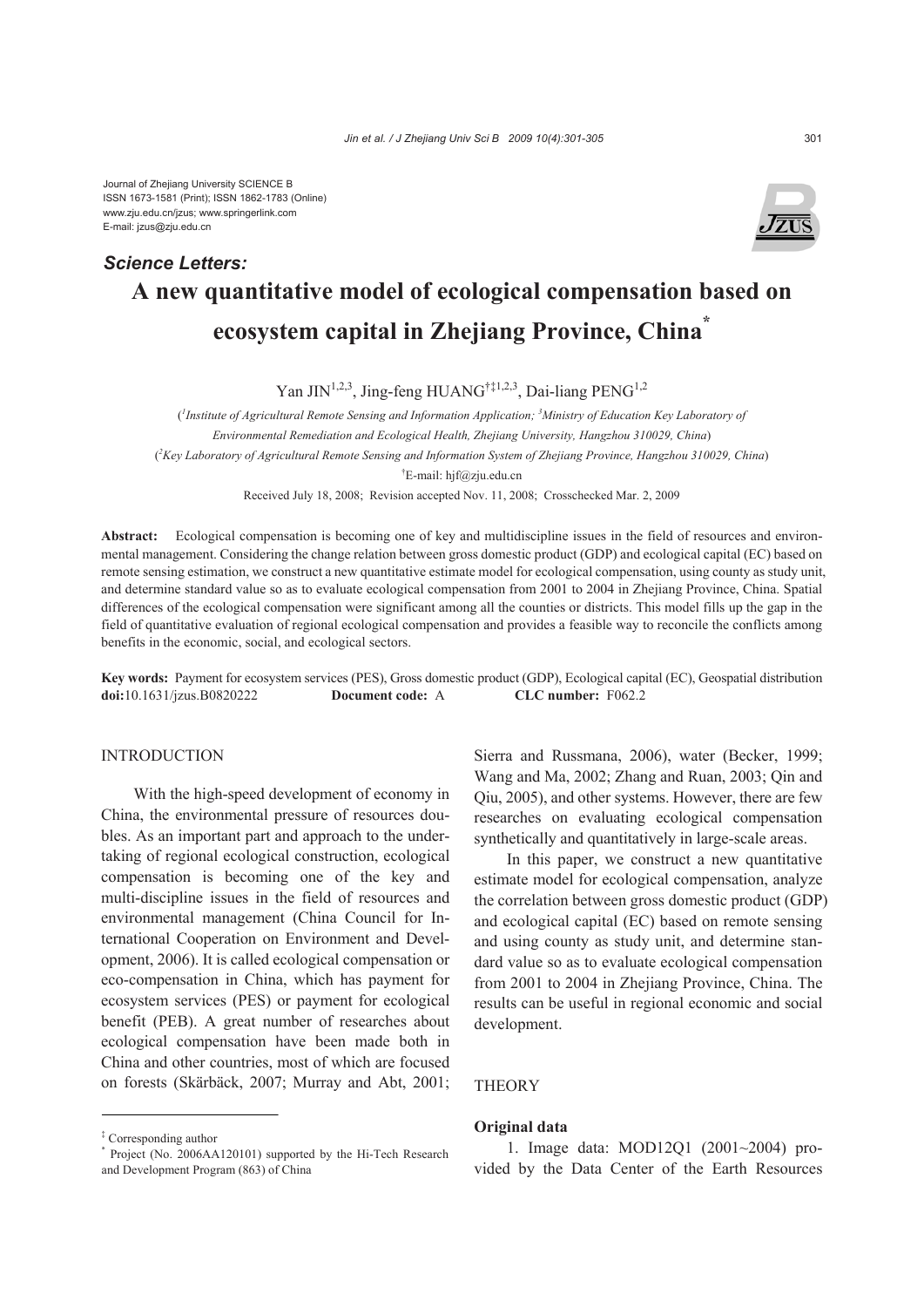Observation System, the United States Geology Survey.

2. Meteorological data: 63 stations acquired from Zhejiang Meteorological Administration, including daily mean precipitation, temperature, wind speed, the hours of sunlight, and relative humidity.

3. Digital elevation model (DEM) data with a scale of 1:250000 acquired from Institute of Agricultural Remote Sensing & Information Application, Zhejiang University, China.

4. Map of soil texture of Zhejiang Province with a scale of 1:250000 provided by Institute of Soil Science, Chinese Academy of Sciences.

5. Statistic data: the population and GDP of each county in Zhejiang Province from 2001 to 2004, provided by Zhejiang Provincial Bureau of Statistics (http://www.zj.stats.gov.cn/).

## **Estimation model of ecological capital**

Within a region,  $EC$  (yuan/m<sup>2</sup>) is dynamic and varies with time. It is the total value of all ecosystem services and natural resources of all ecosystems, and it varies with types, areas, and qualities of ecosystems (Costanza *et al*., 1997). Ecosystem services represent the benefits that living organisms derive from ecosystem functions that maintain the Earth's life support system. The gross value of regional *EC* can be expressed as:

$$
EC = VPOM + VAGR + VRNM + VHWR + VCSW + VWT, (1)
$$

where  $V_{\text{POM}}$ ,  $V_{\text{AGR}}$ ,  $V_{\text{RNM}}$ ,  $V_{\text{HWR}}$ ,  $V_{\text{CSW}}$ , and  $V_{\text{WT}}$ (yuan/ $m<sup>2</sup>$ ) are the values of production of raw materials, regulation of atmospheric gas, recycling of nutrient matters, holding water resources, conservation of soil and water resources, and waste treatment, respectively. These values can be calculated by Eqs. $(2)$  ~ $(8)$ .

$$
V_{\text{POM}} = NPP \times R_{\text{POM}},\tag{2}
$$

$$
V_{AGR} = NPP \times (1.62 \times R_{CO_2} + 1.2 \times R_{O_2}),
$$
\n(3)

$$
V_{RNM} = NPP \times (r_{IN} \times r_{2N} \times R_N + r_{IP} \times r_{2P} \times R_P + r_{IK} \times r_{2K} \times R_K), (4)
$$

$$
V_{\text{HWR}} = P_{\text{mean}} \times r_{\text{lw}} \times r_{\text{zw}} \times R_{\text{w}},\tag{5}
$$

$$
V_{\text{CSW}} = V_{\text{RLA}} + V_{\text{LS}} + V_{\text{PSF}}\,,\tag{6}
$$

$$
V_{\text{WT}} = V_{\text{SO}_2} \times V_{\text{dust}},\tag{7}
$$

where net primary production  $(NPP, g C/(m^2 \cdot a))$  is the mass of raw materials produced per year, and *R*<sub>POM</sub> (yuan/g C) is the price of producing organic matter.  $R_{\text{o}_2}$  and  $R_{\text{co}_2}$  (yuan/g C) are the prices of producing  $O_2$  and  $CO_2$  using industrial methods.  $r_{1N}$  is the distributive ratio of nitrogen in organic matter in corresponding ecosystem,  $r_{2N}$  is the ratio of pure nitrogen converted to nitrogenous fertilizer, and  $R_N$  (yuan/g C) is the average price of nitrogenous fertilizer. The valuations of P and K are just as that of N.  $P_{\text{mean}}$  (mm) is monthly precipitation,  $r_{1w}$  is the ratio between runoff precipitation and total precipitation,  $r_{2w}$  is the value ratio of decreasing runoff compared with bare land, and  $R_w$  is the price of building reservoir.  $V_{\text{RLA}}$ ,  $V_{\text{LS}}$ , and  $V_{\text{PSF}}$  (yuan/g) are the values of reducing the land abandonment, lightening sedimentation, and protecting soil fertility;  $V_{\text{SO}_2}$  and  $V_{\text{dust}}$  (yuan/g) are the values of removing  $SO<sub>2</sub>$  and dust.

*NPP* means the estimated using an improved light utilization efficiency model (Sun and Zhu, 2000), and can be modeled using the following formula:

$$
NPP = \varepsilon_{\text{max}} \times f_1(T) \times f_2(\beta) \times PAR \times FPAR - RC, \quad (8)
$$

where  $PAR$  ( $MJ/m<sup>2</sup>$ ) is photosynthetical active radiation, *ε*max is the maximum efficiency of *PAR*, *f*1(*T*) and  $f_2(\beta)$  account for the effects of air temperature and soil moisture on assimilation, and *FPAR* is the fraction of *PAR* absorbed by plant canopy, which can be determined by the normalized difference vegetation index (NDVI).  $RC$  (g  $C/(m^2 \cdot \text{month})$ ) is the monthly amount of respirated carbon (Sellers *et al*., 1994).

# **Analysis of EC and GDP**

We chose six representative counties (districts) (i.e., Hangzhou, Ningbo, Yiwu, Changxing, Taishun, and Longquan) based on economic condition in order to analyze the relationship between county ecosystem and economy. The average annual EC and GDP per area or per capita in these regions from 2001 to 2004 were shown in Table 1.

The average values of county-level EC and GDP varied significantly in these regions both per area and per capita. The differences of EC and GDP per area varied much more significantly among the six regions than those per capita. EC/GDP ratio indicated that the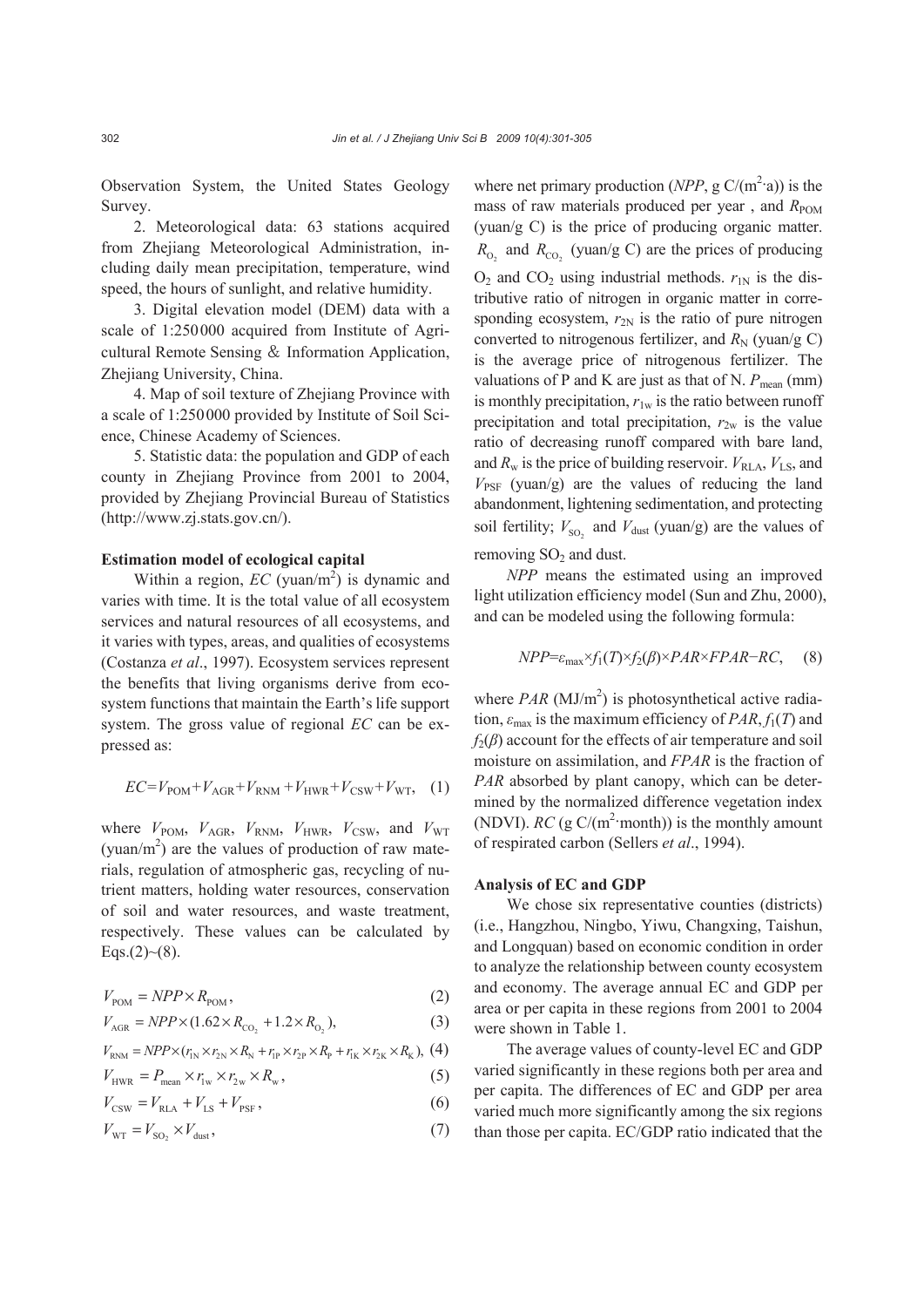| County name | Area<br>(km <sup>2</sup> ) | <b>GDP</b> |                                                                                                                                                         | EC   |       | EC/GDP |
|-------------|----------------------------|------------|---------------------------------------------------------------------------------------------------------------------------------------------------------|------|-------|--------|
|             |                            |            | Per area (yuan/m <sup>2</sup> ) Per capita ( $\times$ 10 <sup>3</sup> yuan) Per area (yuan/m <sup>2</sup> ) Per capita ( $\times$ 10 <sup>3</sup> yuan) |      |       |        |
| Hangzhou    | 683                        | 149.70     | 52.51                                                                                                                                                   | 1.65 | 0.58  | 0.01   |
| Ningbo      | 1033                       | 72.26      | 57.17                                                                                                                                                   | 1.91 | 1.51  | 0.03   |
| Yiwu        | 1103                       | 16.16      | 26.19                                                                                                                                                   | 1.96 | 3.18  | 0.12   |
| Changxing   | 1428                       | 7.21       | 16.61                                                                                                                                                   | 1.85 | 4.26  | 0.26   |
| Taishun     | 1762                       | 0.89       | 8.35                                                                                                                                                    | 4.53 | 42.48 | 5.09   |
| Longquan    | 3059                       | 0.75       | 8.35                                                                                                                                                    | 3.43 | 38.08 | 4.56   |

**Table 1 Statistic values of GDP and EC from 2001 to 2004 in the six various representative regions in Zhejiang Province, China** 

GDP: gross demostic product; EC: ecological capital

ecological status and economical status were comparative: if the ratio  $\geq 1$ , this region held certain ecological capacitance, while the ratio <l indicates that the regional ecological capacitance declined and that the ecological stress exceeded the respective biocapacity (Pan *et al.*, 2004). In other words, the counties supporting most ecosystem services were all poor regions or underdeveloped areas. There was a huge horizontal financial gap between economically developed counties and underdeveloped areas, and the gap increased with the passage of time.

#### **Estimate model of ecological compensation**

Considering the financial system and the feasibility of implementing eco-compensation in Zhejiang Province, we chose county administration district as analysis unit in this study. According to the base year of 2001, we defined *PES* (yuan) as the county total value of ecological compensation. The formula of *PES* can be expressed as:

$$
PES=\gamma \times PES_p + (1-\gamma) \times PES_a,\tag{9}
$$

where  $PES_p$  is the county total value of ecological compensation according to the population; *PES*a is the county total value of ecological compensation according to the region area. *γ* is the parameter characterizing the weights of  $PES_p$  and  $PES_a$ . In this study, we chose *γ* as 0.5, and the weight of population and area could be studied more specifically in the further research.

Because of the different population densities in different regions,  $PES_p$  can be calculated as:

$$
PES_{p(i,j)} = \left[ \left( \frac{EC_{i,j+1} - GDP_{i,j+1}}{TP_{i,j+1}} - \frac{EC_{i,j} - GDP_{i,j}}{TP_{i,j}} \right) - \left( \left( \sum_{i=1}^{n} EC_{i,j+1} - \sum_{i=1}^{n} GDP_{i,j+1} \right) / \sum_{i=1}^{n} TP_{i,j+1} \right) - \left( \sum_{i=1}^{n} EC_{i,j} - \sum_{i=1}^{n} GDP_{i,j} \right) / \sum_{i=1}^{n} TP_{i,j} \right) \cdot TP_{j+1},
$$
\n(10)

where  $EC_{i,j}$  is the EC of the *i*th county in the *j*th year (*j*=2001, 2002, or 2003); *GDPi*,*j* is the GDP of the *i*th county in the *j*th year;  $TP_{i,j}$  is the total population of the *i*th county in the *j*th year.  $PES_{i,j}$  is the county total value of ecological compensation of the *i*th county from the *j*th year to the  $(j+1)$ th year.

Considering the area of every county administration districts, *PES*<sub>a</sub> can be calculated as:

$$
PES_{a(i,j)} = \underbrace{\left[ (EC_{i,j+1} - GDP_{i,j+1}) - (EC_{i,j} - GDP_{i,j}) \right]}_{\text{-} = \underbrace{S_i \left[ \left( \sum_{i=1}^n EC_{i,j+1} - \sum_{i=1}^n GDP_{i,j+1} \right) - \left( \sum_{i=1}^n EC_{i,j} - \sum_{i=1}^n GDP_{i,j} \right) \right]}_{\text{-} = \underbrace{S_i \left[ S_i \right]}_{\text{} = \underbrace{S_i \left[ (11) \right]}_{\text{}
$$

where  $S_i$  (km<sup>2</sup>) is the area of the *i*th county (district).

## **RESULTS**

The spatial distribution of the county (district) total PES of Zhejiang Province is shown in Fig.1. Spatial differences of PES were significant among all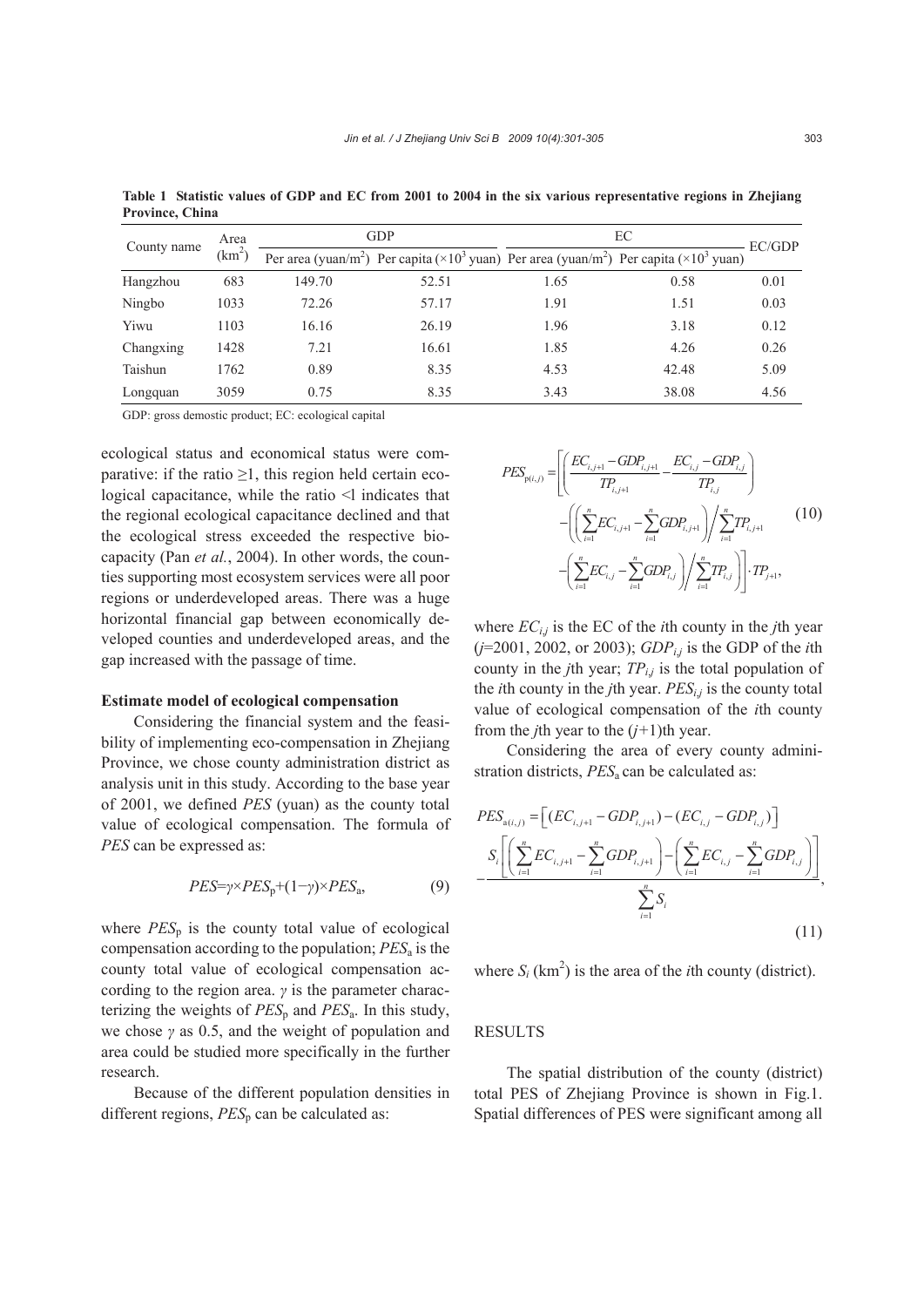the counties or districts. The county PESs in the northeast and southeast of Zhejiang Province were negative, while they were positive in west and southwest regions. The lowest values (<−4.0 billion yuan) were found in municipal districts like Hangzhou, Xiaoshan, Ningbo, and so on. The rather low values (i.e.,  $-4.0$  to 0 billion yuan) were found in the north and east regions. The positive values were found in most of counties especially in the western Zhejiang.



**Fig.1 Spatial distribution of the average annual county PES from 2001 to 2004 in Zhejiang Province, China**

## DISCUSSION

Majority of the important ecological function regions are coincident with the underdeveloped areas. For example, as the ecological barrier of Zhejiang Province, the southwestern counties are the underdeveloped areas. In an ecological viewpoint, these counties could obtain ecological compensation from other developed counties or municipal districts for required ecosystem services. In an economical viewpoint, they undertake more important mission to protect ecological environment than the economic developed areas like Hangzhou bay areas or coastal areas. What is more, as the river head of eight water systems in Zhejiang Province, they need to support the lower areas with clean water, which means resourcedependent industrial sectors (serious pollution industrial sectors) are limited in these regions. Generally speaking, PES can solve the problems and adjust the benefit distribution of ecosystem and economy between the relevant stakeholders. At the same time, it is necessary to reduce the income gap between the towns and the country, in order to boost the harmonious development of region, protect the resource and environment, realize the continuable development, and enhance the international competition.

# **CONCLUSION**

This model fills up the gap in the field of quantitative evaluation of regional ecological compensation based on ecological capital, and provides a feasible way to reconcile the conflicts among benefits in the economic, social, and ecological sectors. This study could be also considered as a supplement or necessary improvement to the research of existing ecological capital, as further theoretical research of ecological capital transfers in the conditions of different social economic development levels or different regional development. Considering the financial system and the feasibility of implementing ecocompensation, PES was evaluated in a unified administrative region. This model has universal properties, which can be applied in all scales of study area even in the world. It will help increase not only the governmental macro-regulating level, but also public consciousness of protecting environment.

## **References**

- Becker, N., 1999. A comparative analysis of water price support versus drought compensation scheme. *Agricultural Economics*, **21**(1):81-92. [doi:10.1016/S0169-5150(99) 00019-5]
- China Council for International Cooperation on Environment and Development, 2006. Eco-compensation Mechanism and Policies in China. http://www.cciced.org/2008-03/ 04/content\_11547986.htm
- Costanza, R., d′Arge, R., Groot, R., Farber, S., Grasso, M., Hannon, B., Limburg, K., Naeem, S., O′Neill, R.V., Paruelo, J., *et al*., 1997. The value of the world's ecosystem services and natural capital. *Nature*, **387**(6630):253-260. [doi:10.1038/387253a0]
- Murray, B.C., Abt, R.C., 2001. Estimating price compensation requirements for eco-certified forestry. *Ecological Economics*, **36**(1):149-163. [doi:10.1016/S0921-8009(00)00 224-X]